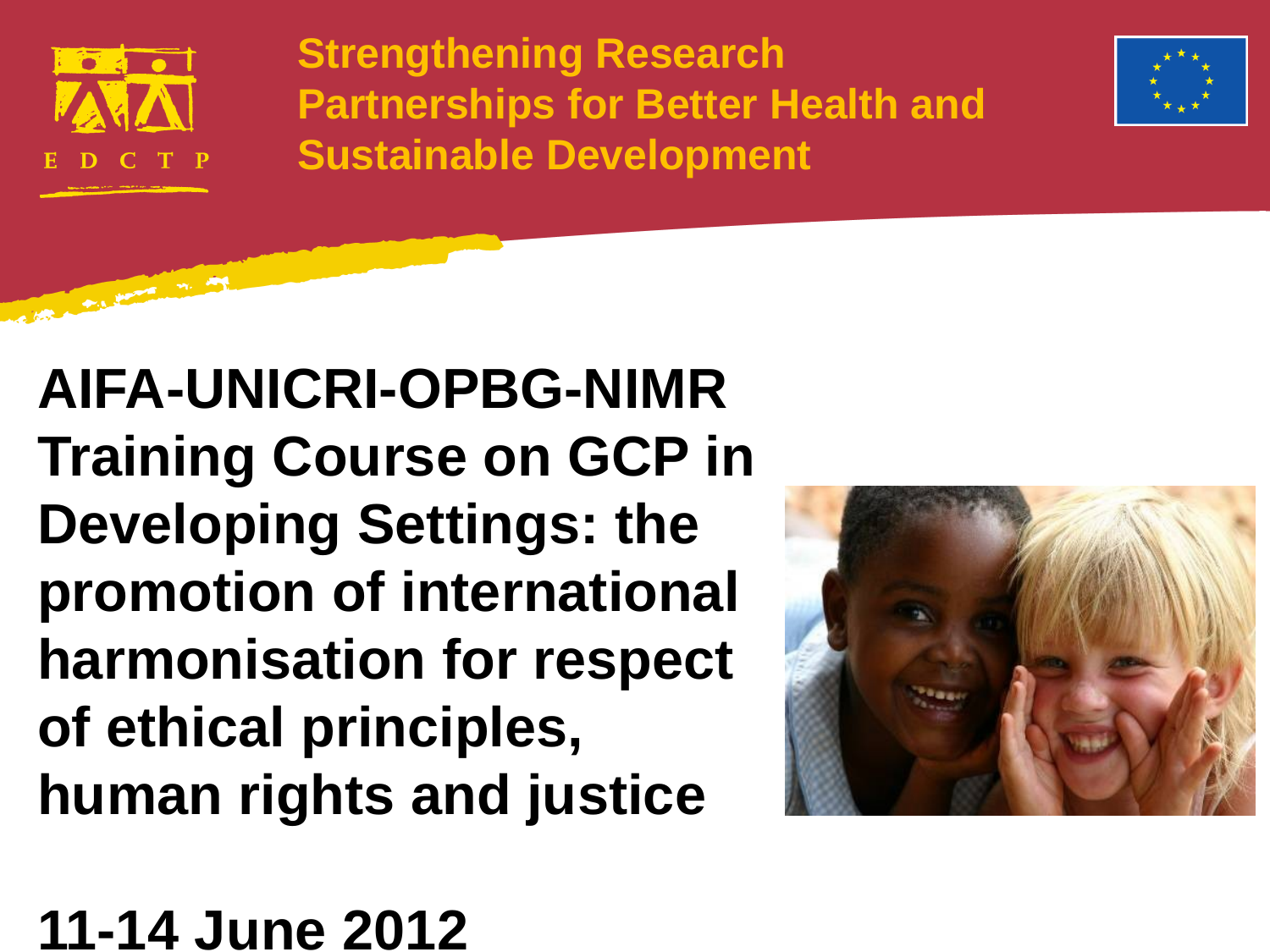

To reduce the burden of poverty related diseases (HIV/AIDS, malaria and tuberculosis) and generally **improve the health** of people living in developing countries by accelerating research and development of new or improved interventions against these diseases through the coordination of the European member state national programmes working in **partnership** with sub-Saharan countries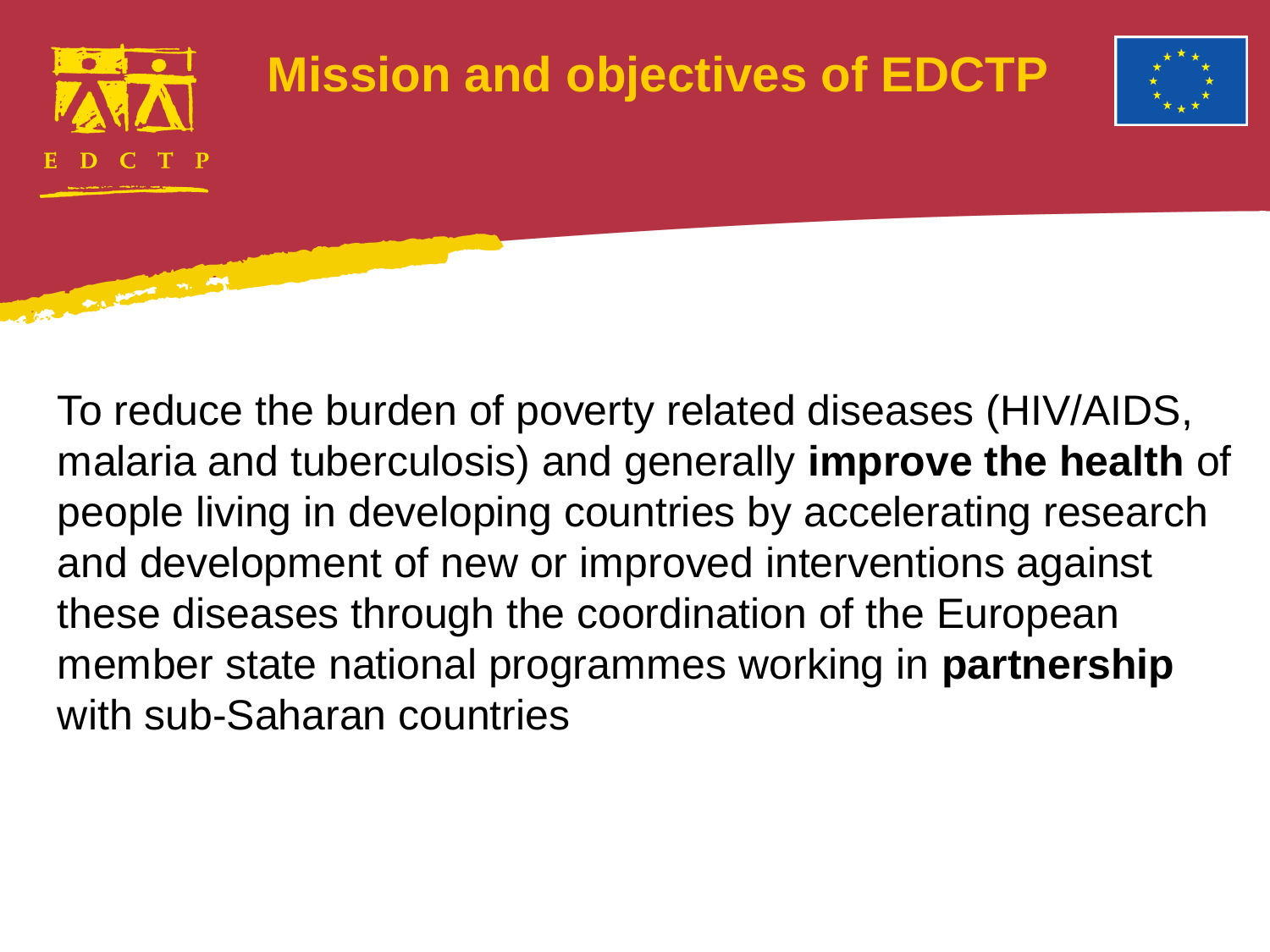

**Contract of the Contract of Contract of the Contract of Contract of the Contract of Contract of the Contract of Contract of The Contract of The Contract of The Contract of The Contract of The Contract of The Contract of T** 

#### **Strengthening of clinical trials capacity and the enabling environment**

**Ethics review** 

- Mapping



**4**

Regulatory framework<br>- AVAREF **1** - Harmonisation and joint review - Training rraining<br>Iorrining عدد<br>الأقال Infrastructure **Clinical Trials**  $S-S$ Site preparation & **Networking 6**networking - Capacity Building<br>- S-S / N-N networking<br>- Synergy with other networks  $N-S$ **Networking 5** Senior **Fellowships** 

**2**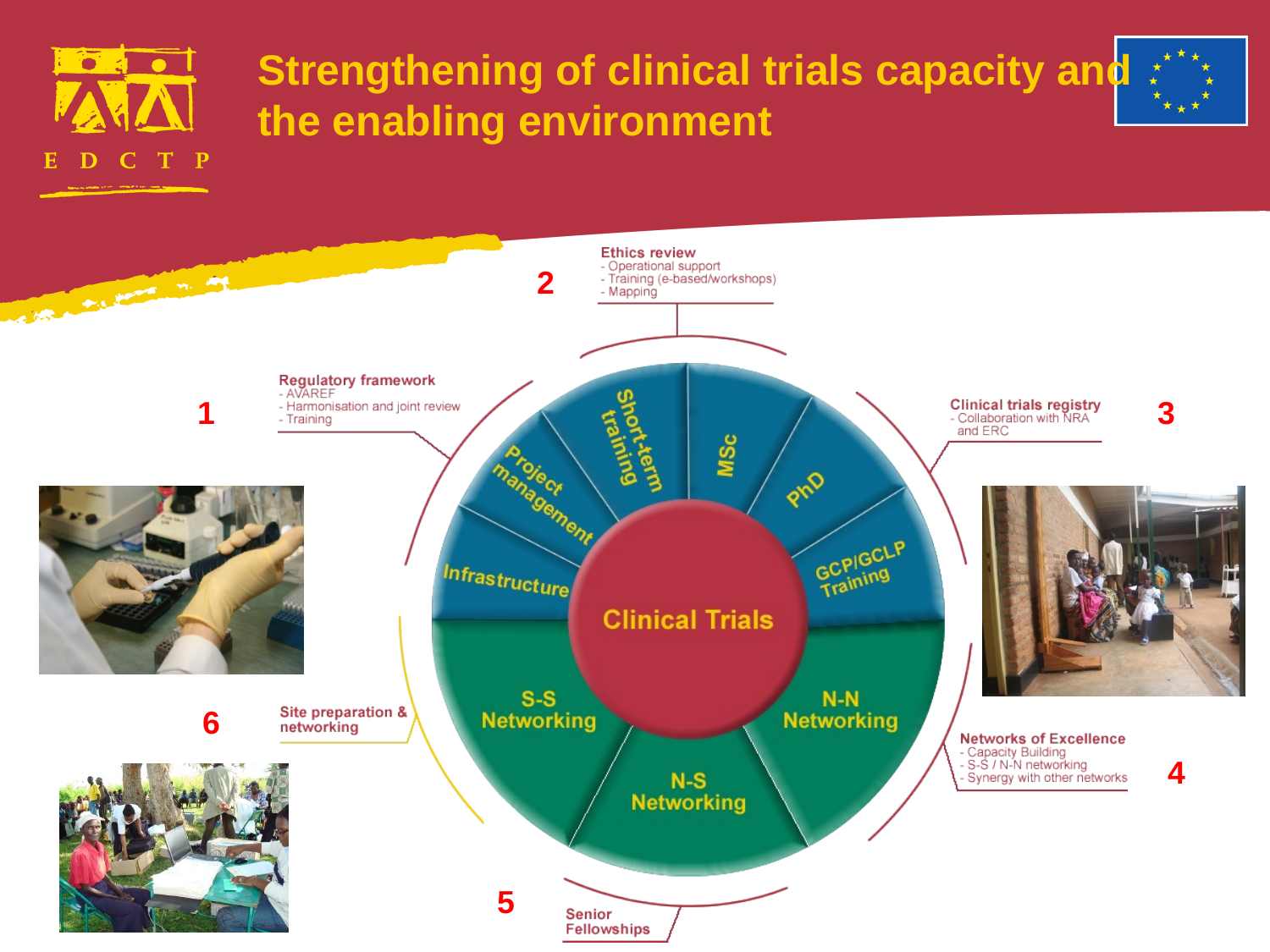

### **EDCTP Regional Networks of Excellence for clinical trials**



Entebbe,

Uganda

 $\overrightarrow{Brazzville}$ 

Durban, **South Africa** 

Congo

**Contract Contract Contract Western Africa: WANETAM** Website: **www.wanetam.org** Project Coordinator: Prof. Soleymane Mboup • Burkina Faso • The Gambia • Ghana • Guinea-Bissau Dakar, •Mali Senegal **Central Africa: CANTAM** • Senegal Website: **www.cantam.org** • United States Project Coordinator: Prof. Francine Ntoumi • Cameroon • Congo, Republic of the • Gabon **Erance**<br>**Eastern Africa: EACCR** • GermanyWebsite: **www.eaccr.org** Project Coordinator: Dr Pontiano Kaleebu • Kenya • Sudan • Ethiopia • Tanzania • Uganda • Germany **Southern Africa: TESA** Website: **www.tesafrica.org** • United Kingdom • United States Project Coordinator: Dr Alexander Pym • Botswana • Malawi • Mozambique • South Africa • Zambia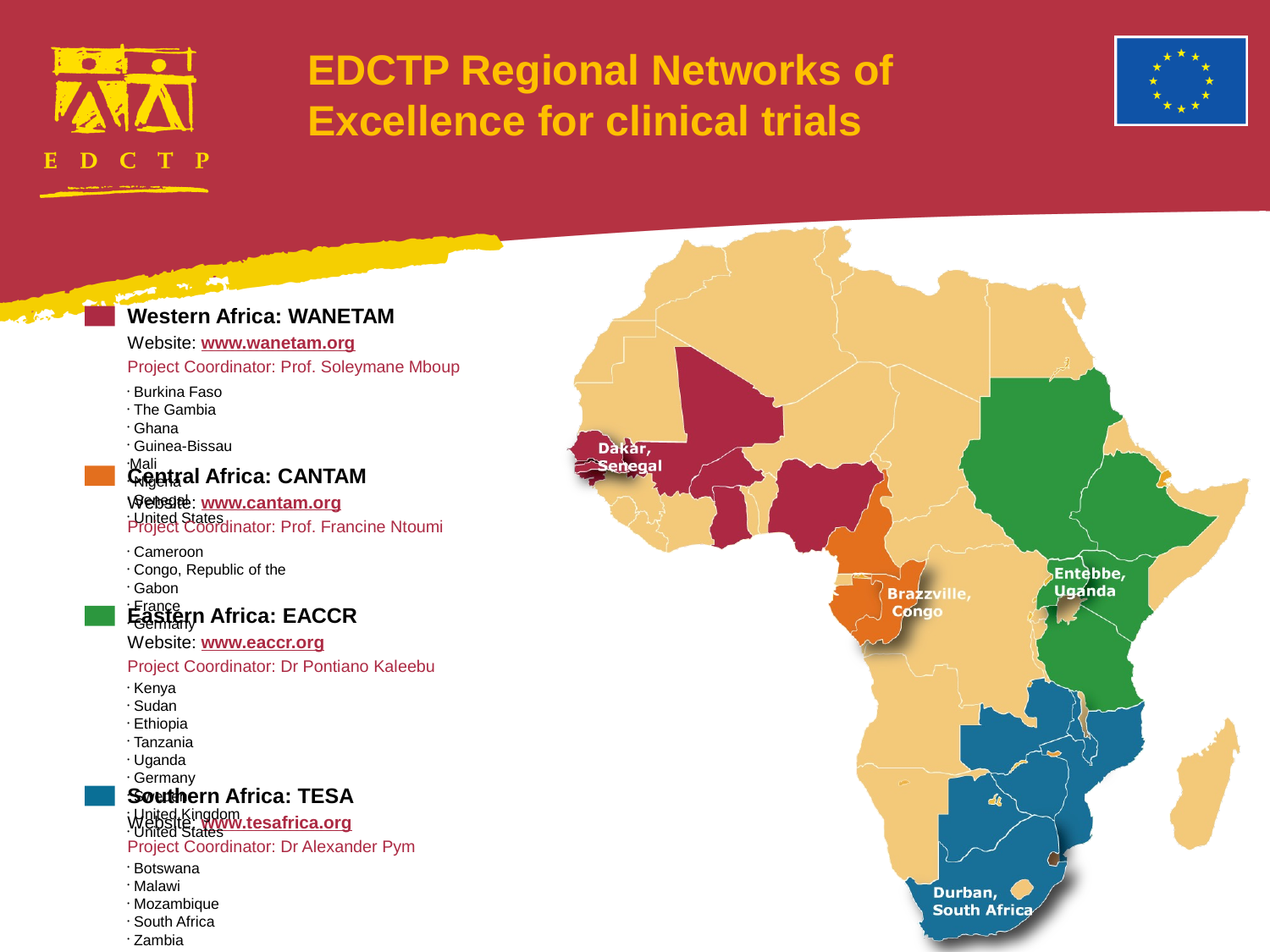

65-74%

55-64%

**Star** 



% score on on-site audit

**End Point** 

National,

Regional, or International

Accreditation Body

**Stepwise Process** 

Source: ASLM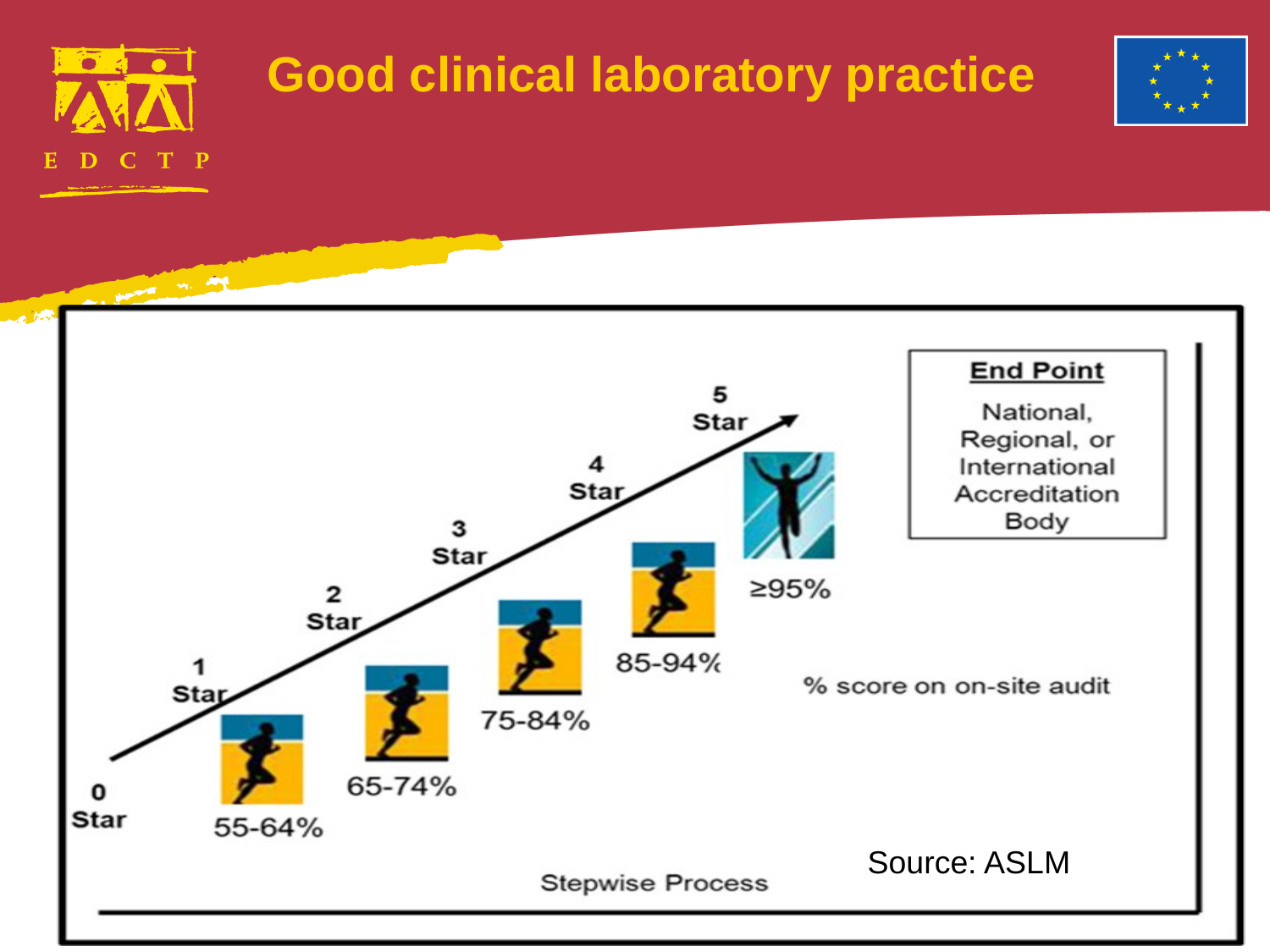

•

**CONTRACTOR** 

# **Regulatory framework**



- Ineffective regulatory systems pose public health risks May allow marketing of unsafe and inefficacious products
- Weakness and lack of harmonisation in regulatory framework create barriers to free movement of products and access between countries

May deprive patients of the needed products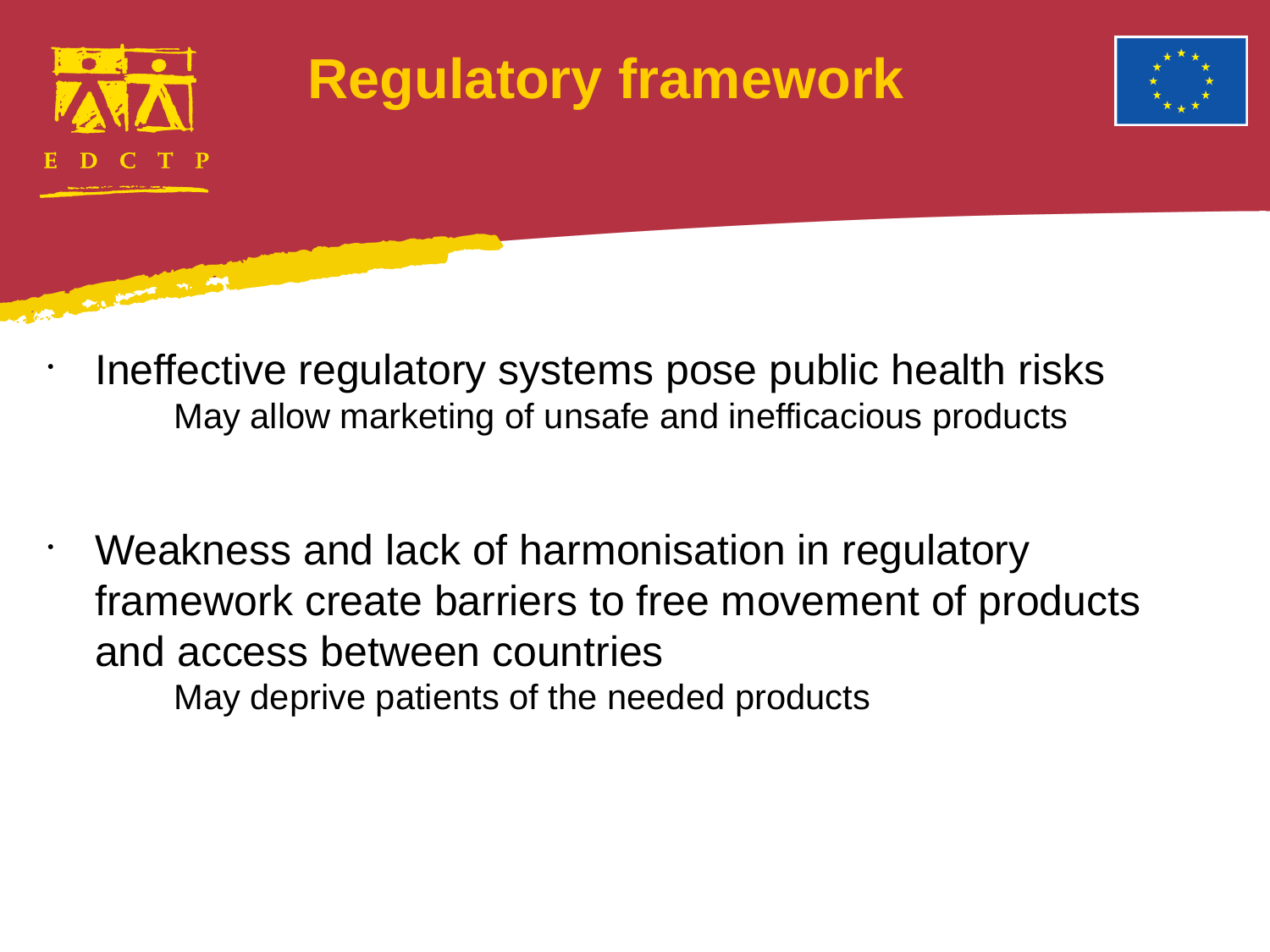

**Contract of the Contract of the Contract of the Contract of the Contract of the Contract of the Contract of the Contract of the Contract of the Contract of The Contract of The Contract of The Contract of The Contract of T** 

## **African Vaccines Regulatory Forum (AVAREF)**



- **Training**
- Joint review of clinical trial applications and GCP inspections
- Harmonisation in collaboration with the African Medicines Regulatory Harmonisation (AMRH) initiative
- Cordination of activities with National Ethics Committee and the Pan African Clinical Trials Registry (PACTR)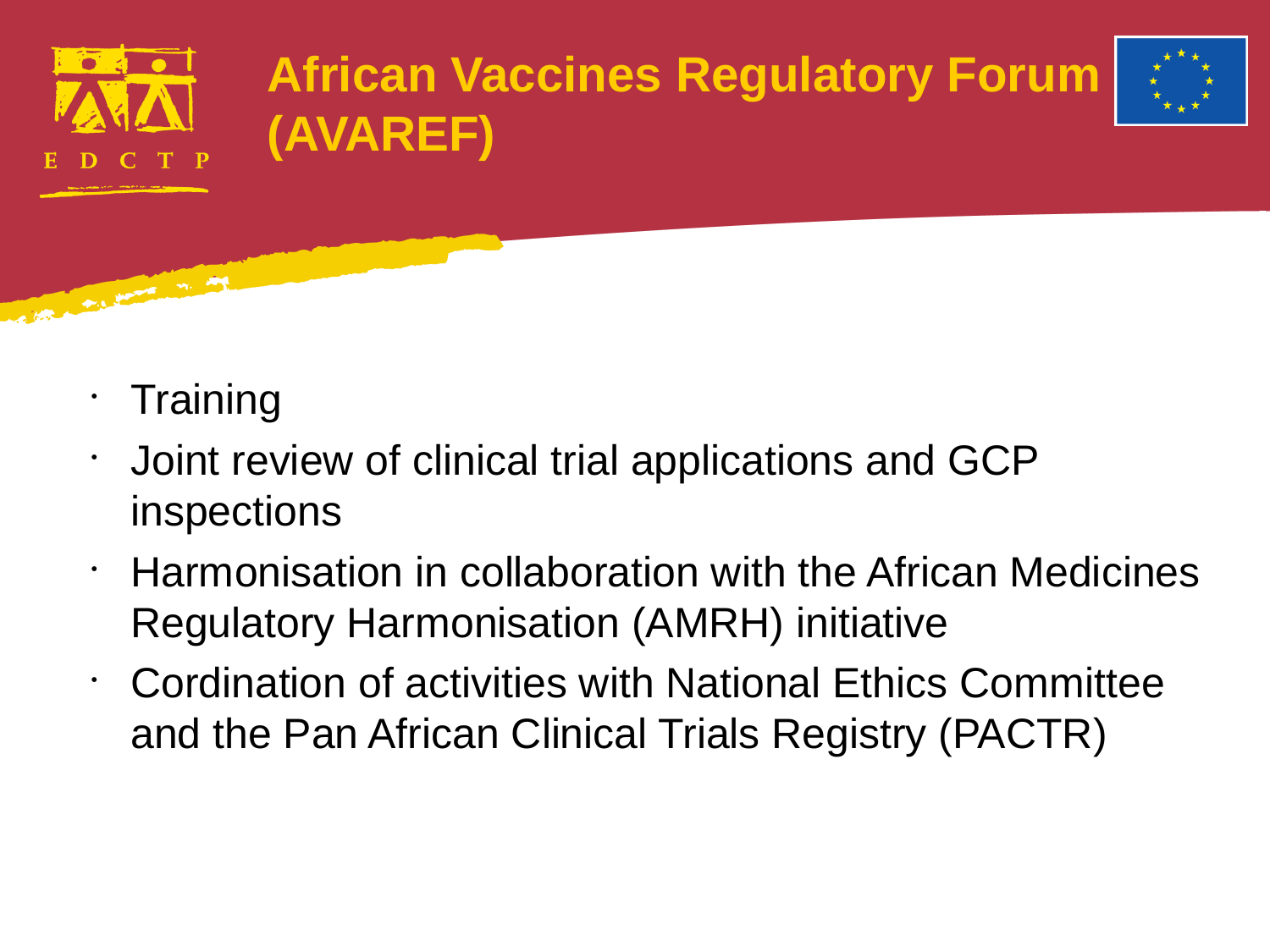

# **Ethics committes**



**Establishment and day-to-day running of ethics** committees/institutional review boards

- Office equipment
- **Standard Operating Procedures**
- Administration
- Communication

• Mapping of ethics review and regulatory capacity (MARC)

• Sustainable, interactive and self-updating web-based African map of research ethics review and drug regulation capacity

• Tranining/workshops

• e-learning: AMANET, TRREE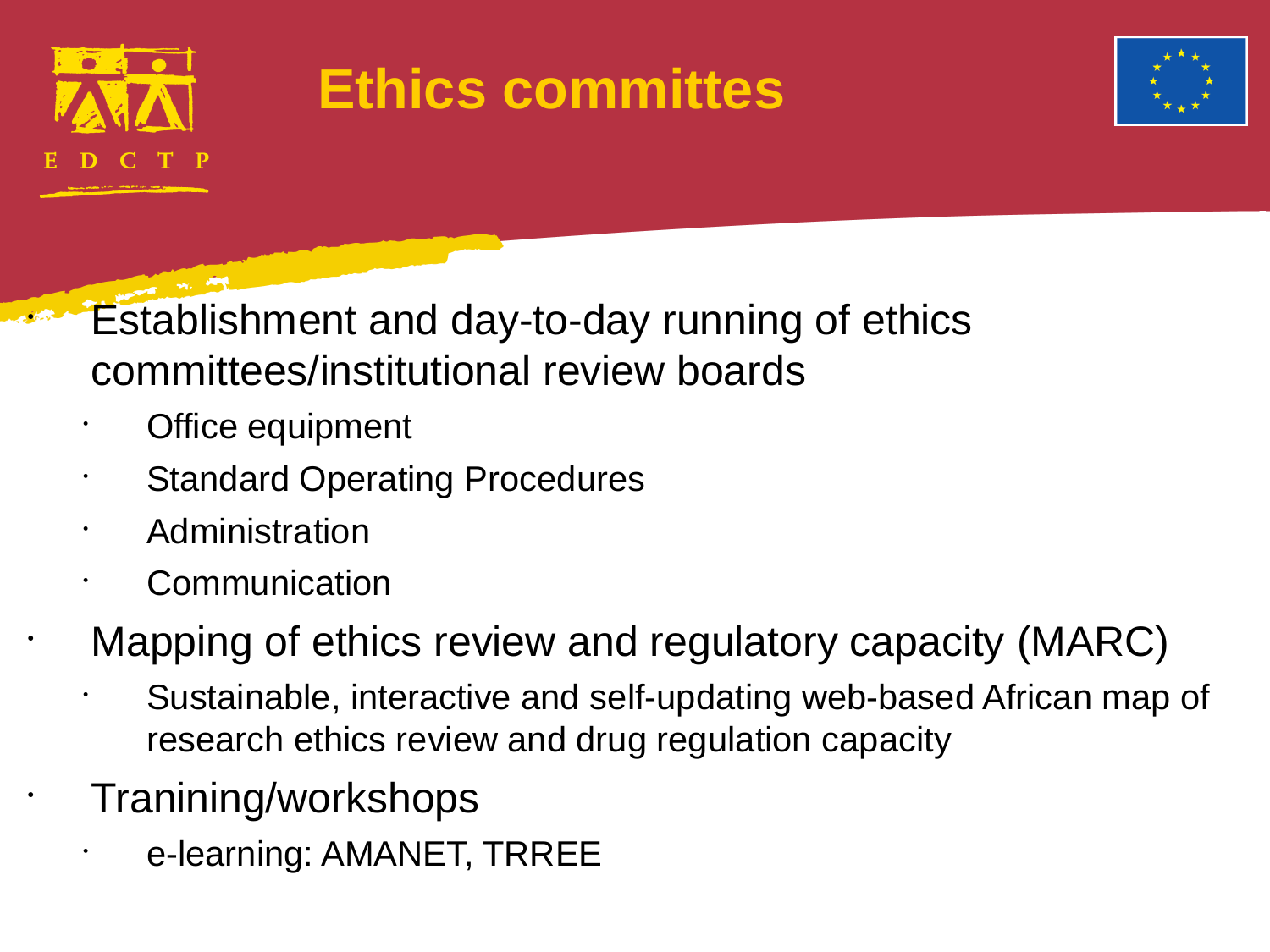

#### **Mapping of Research Ethics Review and Regulatory Capacity in Africa (MARC)**





#### **Further information**

- Gorvenance and policies
- Research ethics review
- Research regulations
- Regional research priorities
- Key institutions and networks
- National doscuments
- Research financing and partnerships
- Information resources
- Country reports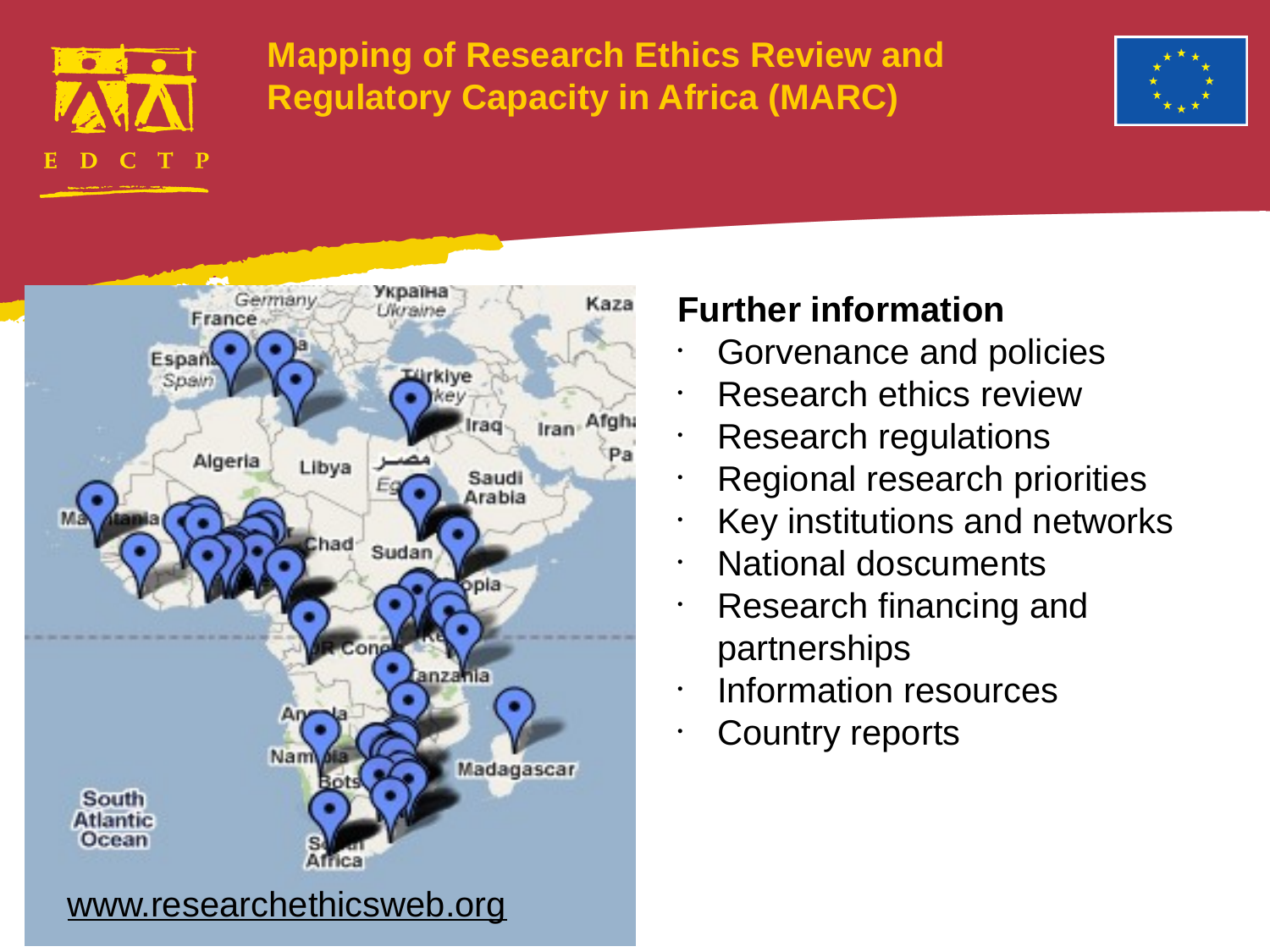

# **Clinical trials registration**



### Why register clinical trials

- **Transparency**
- Avoid duplication/wastage
- Avoid selective reporting: availability of information on failed projects or negative results

### • The Pan-African Clinical Trials Registry (PACTR)

- Regional register of clinical trials conducted in Africa
- Searchable electronic database of on-going and planned clinical trials
- Customised to ease registration bearing in mind difficulties of internet connectivity in Africa – provision for registration by post, emails or facsimile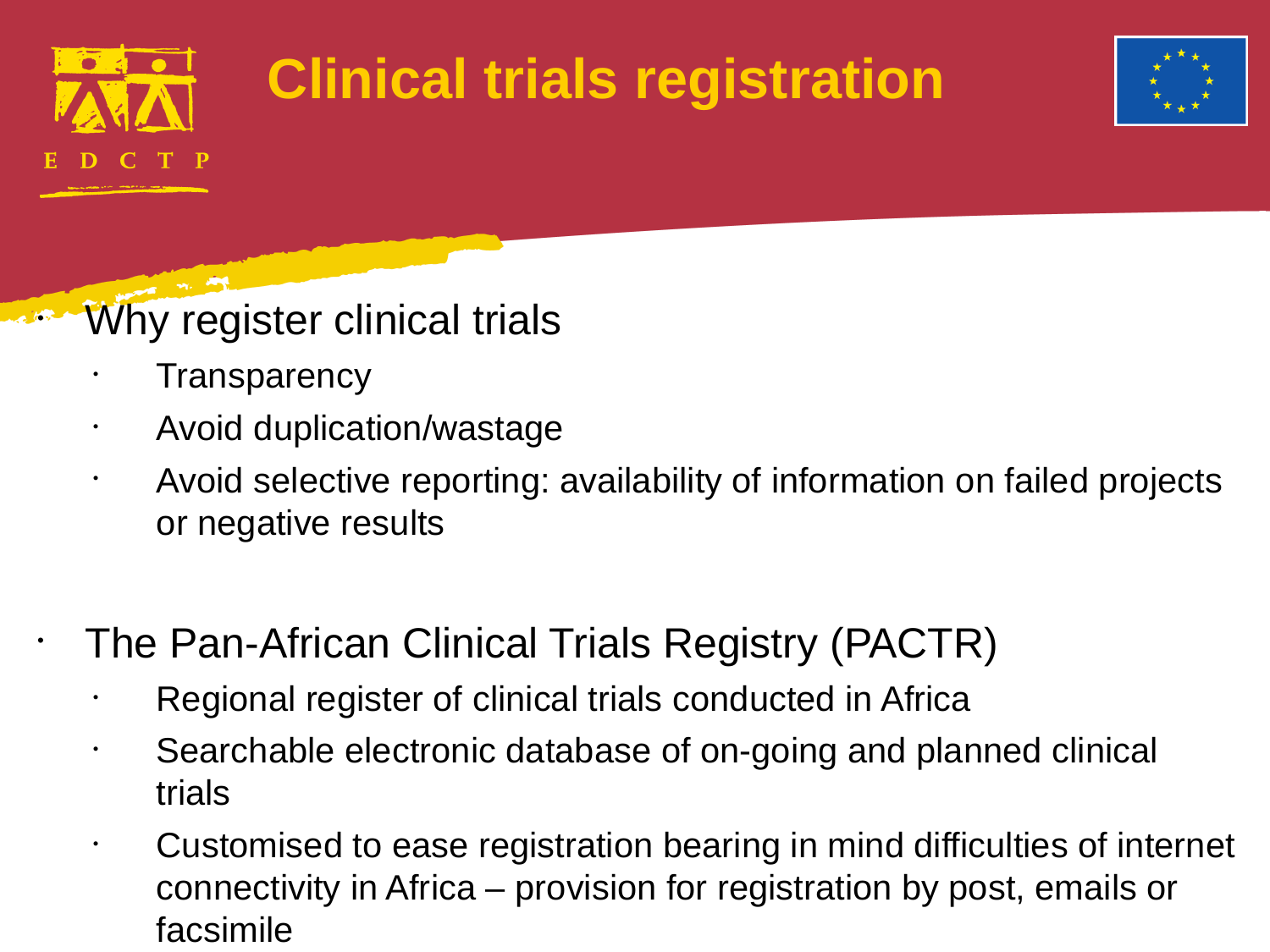

## **The EDCTP partnership**



#### **EDCTP-EEIG member states**

• **Austria**

**CONTRACTOR** 

- **Belgium**
- **Denmark**
- **France**
- **Germany**
- **Greece**
- **Ireland**
- **Italy**
- **Luxembourg**
- **Netherlands**
- **Norway**
- **Portugal**

#### • **Spain Sub-Saharan African countries**

- **Sweden**
- **Benin** • **Switzerland**
- **Botswana**
- **Burkina Faso** • **United Kingdom**
- **Cameroon**
- **Congo**
- **Cote d'Ivoire**
- **Democratic Republic of Congo**
- **Ethiopia**
- **Gabon**
- **Ghana**
- **Guinea**
- **Guinea-Bissau**
- **Guinea-Conakry**
- **Kenya**
- **Liberia**
- **Madagascar**
- **Malawi** • **Mali**